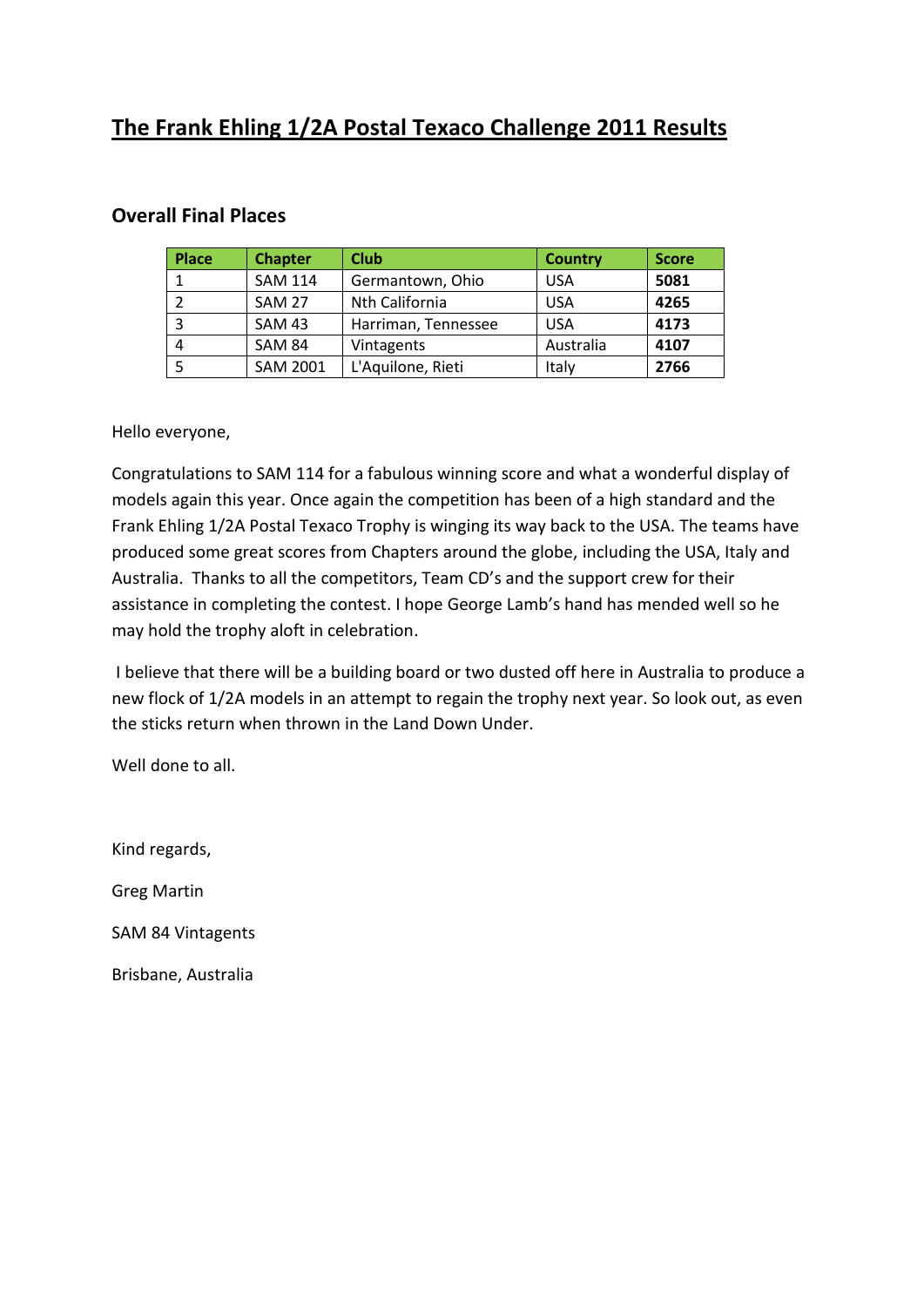# **Chapters in order of score**

# **First Place**

| Contestant                        | Model                                                                      | Wing | Weight | Flight 1                 | Flight 2                 | Flight 3                 | <b>Total</b> | <b>Team</b> |  |  |
|-----------------------------------|----------------------------------------------------------------------------|------|--------|--------------------------|--------------------------|--------------------------|--------------|-------------|--|--|
|                                   |                                                                            | Area |        |                          |                          |                          | (best two)   | Score       |  |  |
| Walt Reuszer                      | <b>Baby Burd</b>                                                           | 208  | 12.1   | 900                      | 900                      | 776                      | 1800         | 1800        |  |  |
| Tom Boice                         | <b>Bomber</b>                                                              | 288  | 16     | 749                      | 900                      | 865                      | 1765         | 1765        |  |  |
| Mike Bluestein                    | Racer                                                                      | 280  | 15.6   | 616                      | 900                      | 616                      | 1516         | 1516        |  |  |
| Dennis Sedlock                    | Racer                                                                      | 280  | 15.6   | 686                      | 625                      | 800                      | 1486         |             |  |  |
| Dick Pratt                        | Airborn                                                                    | 260  | 14.8   | 511                      | 616                      | 617                      | 1233         |             |  |  |
| Tom Pratt                         | Cloudster                                                                  | 380  | 21.1   | 458                      | 520                      | 647                      | 1167         |             |  |  |
| Gary Streifhau                    | Airborn                                                                    | 292  | 20     | 229                      | 365                      | 755                      | 1120         |             |  |  |
| John Lueke                        | Rambler                                                                    | 279  | 16.2   | 196                      | 389                      | 335                      | 724          |             |  |  |
| George Lamb                       | Racer                                                                      | 280  | 15.6   | $\overline{\phantom{a}}$ | $\overline{\phantom{0}}$ | $\overline{\phantom{a}}$ | $DNF^*$      |             |  |  |
| <b>Team</b><br>Sam 114, Ohio, USA |                                                                            |      |        |                          |                          |                          |              | 5081        |  |  |
|                                   | <b>Score</b>                                                               |      |        |                          |                          |                          |              |             |  |  |
| Date                              | Oct 2011                                                                   |      |        |                          |                          |                          |              |             |  |  |
| Location                          | Hummel/W.O.R.K.S. Field, Southwest Ohio, USA.                              |      |        |                          |                          |                          |              |             |  |  |
| Conditions                        | High overcast sky, wind 0 - 4 mph SW, temp 71 deg F.                       |      |        |                          |                          |                          |              |             |  |  |
| CD and Team Mgr                   | George H. Lamb (* retired due to injured hands) and Dennis Sedlock SAM 114 |      |        |                          |                          |                          |              |             |  |  |

#### **The SAM 114, 2011 Team**

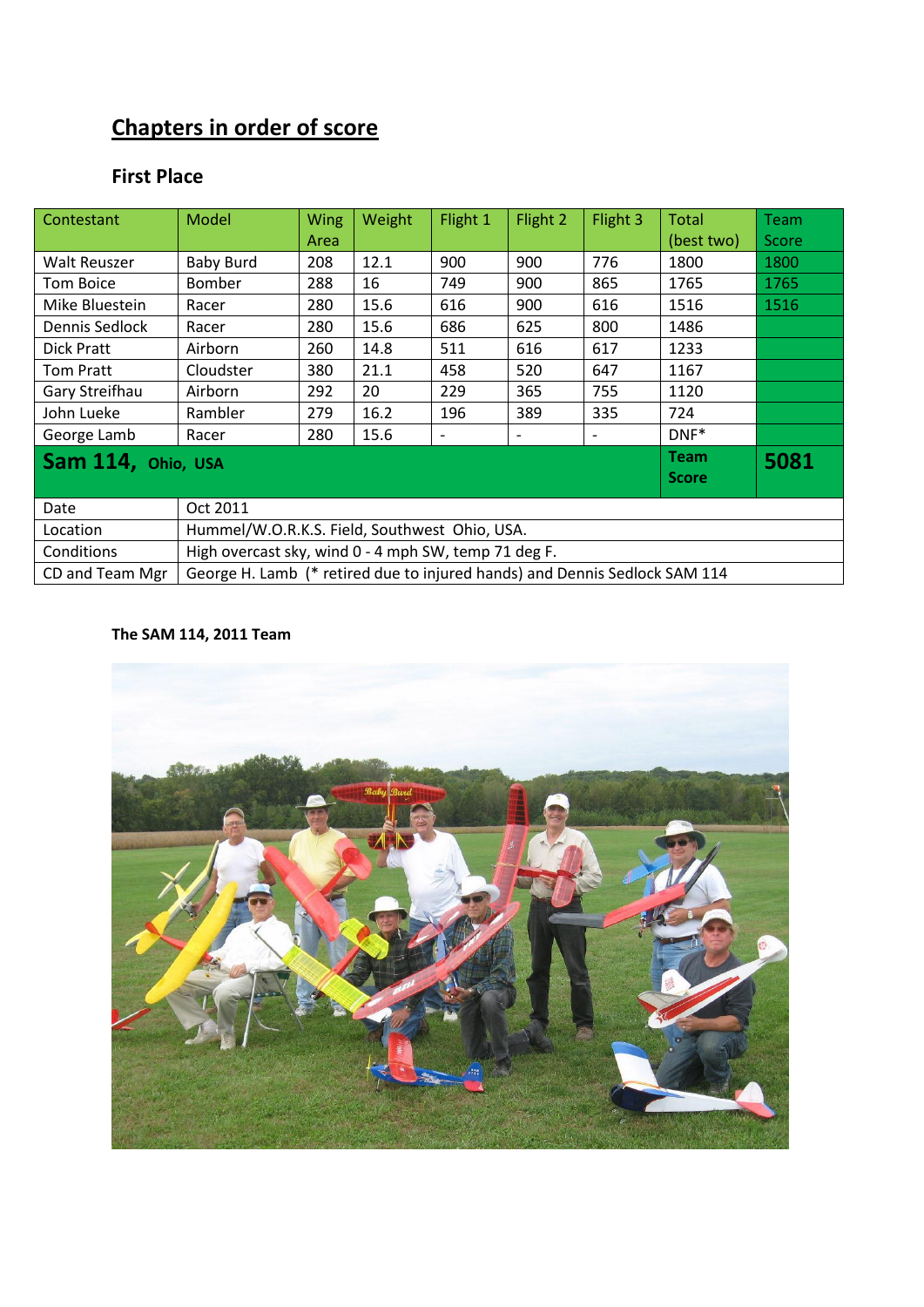# **Second Place**

| Contestant                  | Model                                     | <b>Wing</b>  | Weight | Flight 1 | Flight 2 | Flight 3                 | Total      | Team  |  |
|-----------------------------|-------------------------------------------|--------------|--------|----------|----------|--------------------------|------------|-------|--|
|                             |                                           | Area         |        |          |          |                          | (best two) | Score |  |
| Loren Kramer                | Airborn                                   | 288          | 17     | 363      | 900      | 619                      | 1519       | 1519  |  |
| Don Bekins                  | Anderson Pylon                            | 298          | 17     | 593      | 818      | $\overline{\phantom{a}}$ | 1411       | 1411  |  |
| Mike Clancy                 | Playboy Pylon                             | 288          | 16     | 505      | 758      | 577                      | 1335       | 1335  |  |
| Gabriele                    | <b>Dallaire</b>                           | 300          | 16.6   | 553      | 228      | 678                      | 1231       |       |  |
| Montebelli                  |                                           |              |        |          |          |                          |            |       |  |
| Walta Gianati               | Diavolo                                   | 300          | 16.6   | 342      | 385      | 717                      | 1102       |       |  |
| Ed Solenberger              | Kerswap                                   | 295          | 16.7   | 592      | 235      | 427                      | 1019       |       |  |
| Sam 27, Nth California, USA |                                           | <b>Team</b>  | 4265   |          |          |                          |            |       |  |
|                             |                                           | <b>Score</b> |        |          |          |                          |            |       |  |
| Date                        | 22 Sept 2011                              |              |        |          |          |                          |            |       |  |
| Location                    | Nth California                            |              |        |          |          |                          |            |       |  |
| Conditions                  | Sunny, clear, light wind and spotty lift. |              |        |          |          |                          |            |       |  |
| <b>Team Mgr</b>             | Mike Clancy SAM 27                        |              |        |          |          |                          |            |       |  |

### **The SAM 27, 2011 Team**

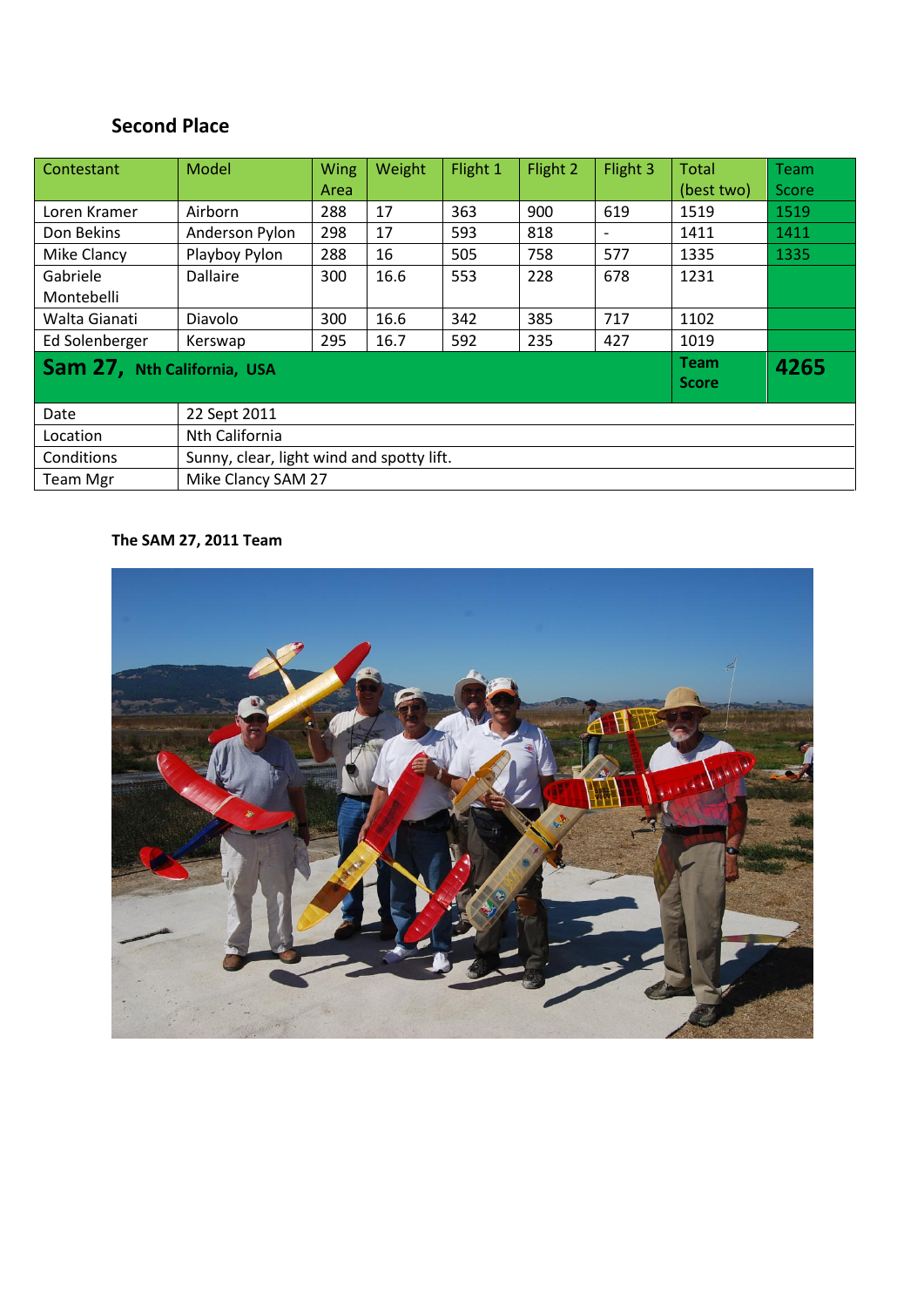## **Third Place**

| Contestant                       | Model                                    | <b>Wing</b>                                                                          | Weight | Flight 1 | Flight 2 | Flight 3                 | Total        | Team  |  |  |
|----------------------------------|------------------------------------------|--------------------------------------------------------------------------------------|--------|----------|----------|--------------------------|--------------|-------|--|--|
|                                  |                                          | Area                                                                                 |        |          |          |                          | (best two)   | Score |  |  |
| <b>Tim Evans</b>                 | Viking                                   | 315                                                                                  | 17     | 900      | 608      | 883                      | 1783         | 1783  |  |  |
| Jeff Elliott                     | Aerbo                                    | 288                                                                                  | 16     | 373      | 900      | 356                      | 1273         | 1273  |  |  |
| Don Hudgins                      | <b>Bomber</b>                            | 288                                                                                  | 16     | 548      | 569      |                          | 1117         | 1117  |  |  |
| L.A. Johnston                    | <b>Bomber</b>                            | 288                                                                                  | 16     | 576      | 457      | 280                      | 1033         |       |  |  |
| <b>Bob Metger</b>                | Dallaire                                 | 300                                                                                  | 16     | 358      | 457      | 237                      | 815          |       |  |  |
| George Shacklett                 | Dallaire                                 | 300                                                                                  | 16     | 257      | 211      | $\overline{\phantom{a}}$ | 468          |       |  |  |
| SAM 43, Harriman, Tennessee, USA |                                          |                                                                                      |        |          |          |                          |              | 4173  |  |  |
|                                  |                                          |                                                                                      |        |          |          |                          | <b>Score</b> |       |  |  |
| Date                             | 09 Sept 2011                             |                                                                                      |        |          |          |                          |              |       |  |  |
| Location                         | Cookeville and Knoxville, Tennessee, USA |                                                                                      |        |          |          |                          |              |       |  |  |
| Conditions                       |                                          | Cookeville - Overcast, drizzle. Knoxville - Clear, sunny, then some rain on and off. |        |          |          |                          |              |       |  |  |
| <b>Team Mgr</b>                  |                                          | Robert Metzger SAM 43                                                                |        |          |          |                          |              |       |  |  |

**The SAM 43, 2011 Team (photo TBA)**



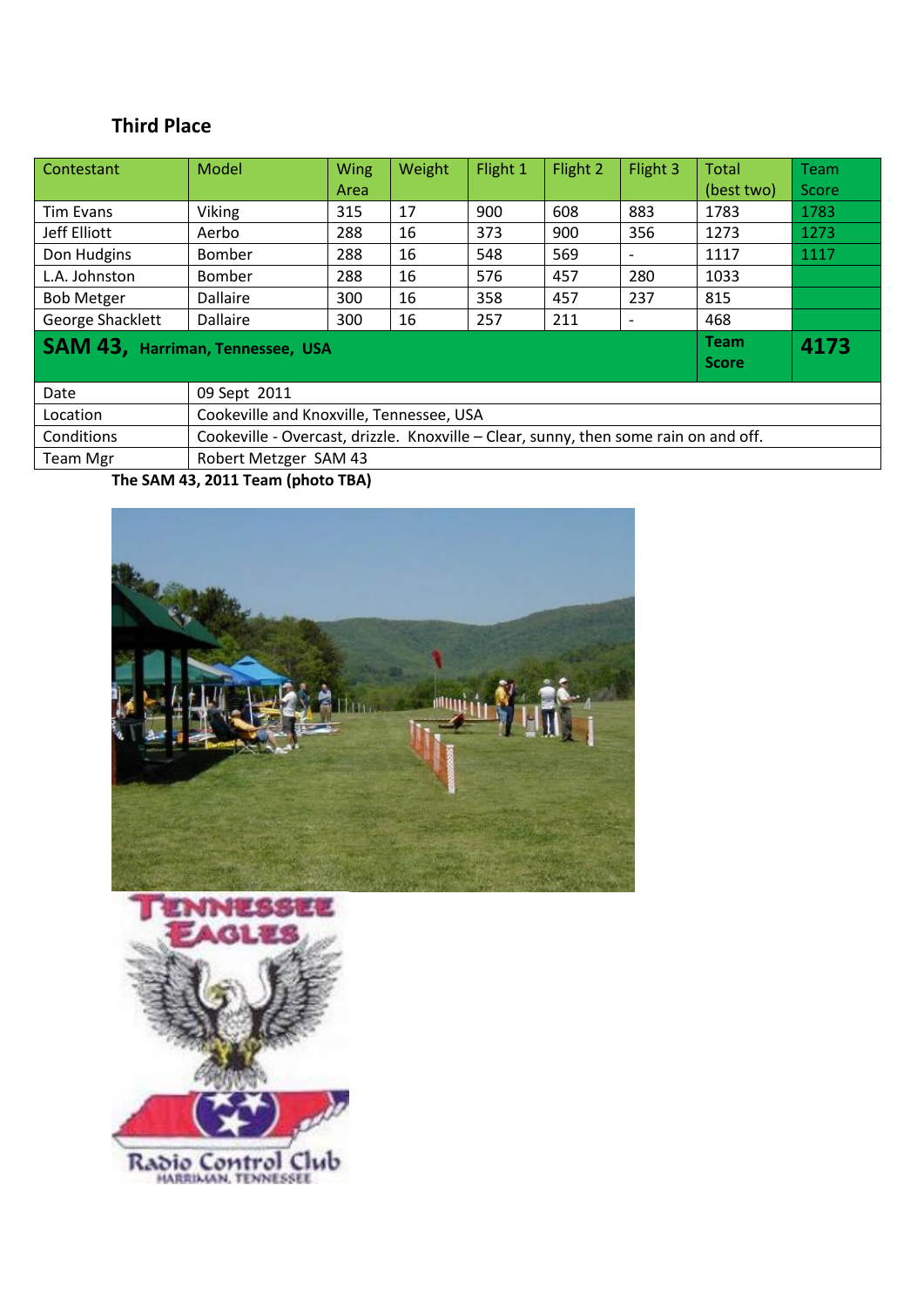### **Fourth Place**

| Contestant                                                      | Model                                             | <b>Wing</b> | Weight | Flight 1 | Flight 2 | Flight 3 | <b>Total</b> | <b>Team</b> |  |  |
|-----------------------------------------------------------------|---------------------------------------------------|-------------|--------|----------|----------|----------|--------------|-------------|--|--|
|                                                                 |                                                   | Area        |        |          |          |          | (best two)   | Score       |  |  |
| Peter Doolan                                                    | Atomiser                                          | 277         | 15.5   | 506      | 900      | 730      | 1630         | 1630        |  |  |
| <b>Richard Hart</b>                                             | Lil Diamond                                       | 271         | 15.4   | 523      | 900      | 439      | 1423         | 1423        |  |  |
| Jim Hardy                                                       | Lil Diamond                                       | 288         | 16     | 519      | 535      | 354      | 1054         | 1054        |  |  |
| Arnold Broese                                                   | Playboy                                           | 315         | 17.5   | 728      | 230      | 324      | 1052         |             |  |  |
| <b>Greg Martin</b>                                              | Kerswap                                           | 288         | 16     | 585      | 410      | 349      | 995          |             |  |  |
| Tony Hart                                                       | <b>Lil Diamond</b>                                | 271         | 16     | 317      | 404      | 475      | 879          |             |  |  |
| <b>Brian Victor</b>                                             | Playboy Cabin                                     | 315         | 17.5   | 7        | 186      | 432      | 618          |             |  |  |
| <b>Team</b><br>4107<br>Sam 84 Vintagents, Queensland, Australia |                                                   |             |        |          |          |          |              |             |  |  |
| <b>Score</b>                                                    |                                                   |             |        |          |          |          |              |             |  |  |
| Date                                                            | Sunday 25 Sept 2011                               |             |        |          |          |          |              |             |  |  |
| Location                                                        | Woodford, Queensland                              |             |        |          |          |          |              |             |  |  |
| Conditions                                                      | Clear day, gusty winds $10 - 20$ kmh, mixed lift. |             |        |          |          |          |              |             |  |  |
| CD and Team Mgr                                                 | Greg Martin SAM 84                                |             |        |          |          |          |              |             |  |  |

### **The SAM 84, Vintagents 2011 Team**



**(2010 team photo revisited, due to technical digital camera storage errors)**